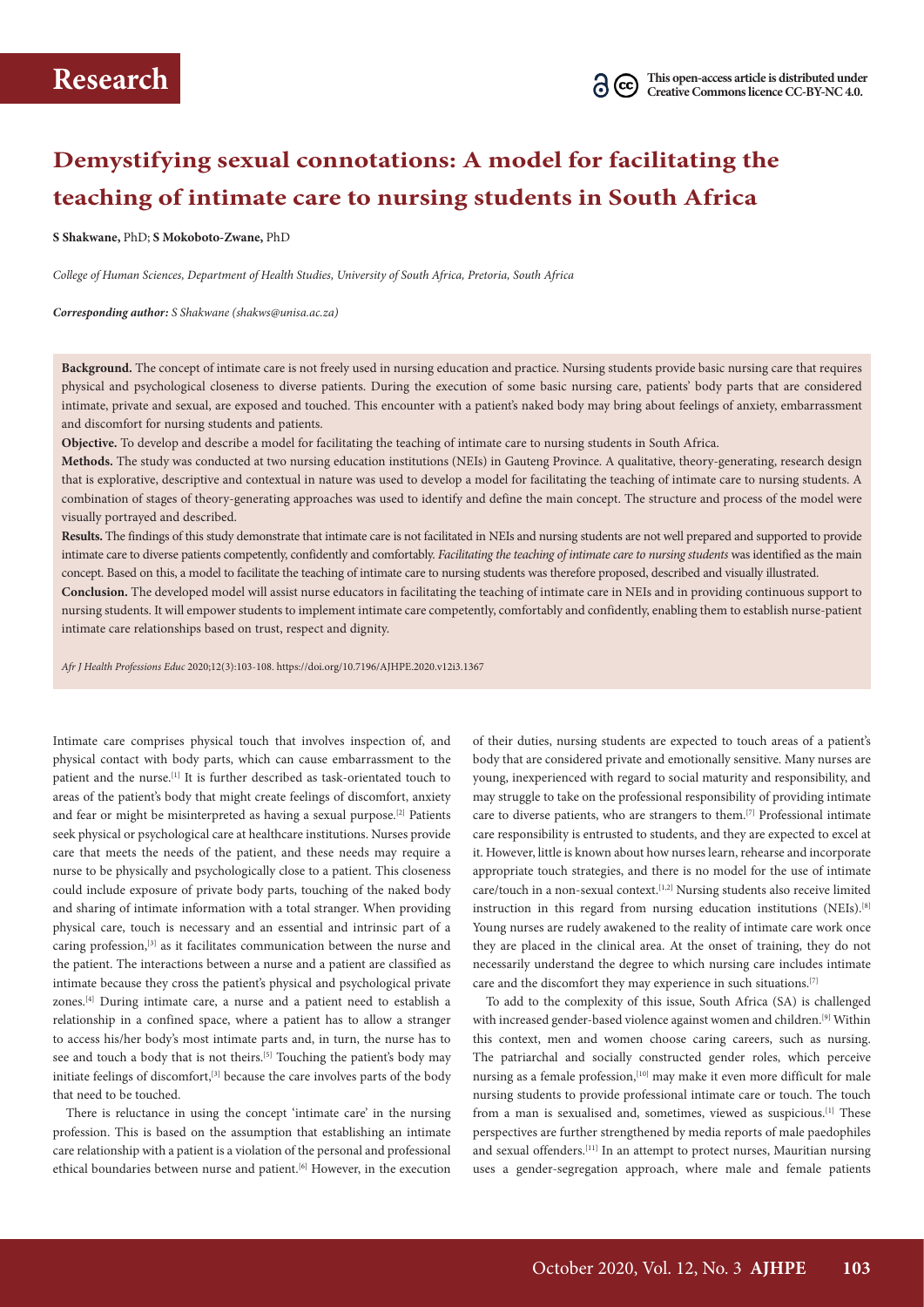## **Research**

and nurses are separated. This move was deemed relevant to deal with the sexualisation of touch, which suggests the risk of sexual abuse and molestation by the misuse of position and power. Male nurses were believed to make sexualised advances towards female patients, and male patients were likely to do the same towards female nurses.[12]

The Constitution of the Republic of South Africa is based on the values of  $ubuntu$  (humaneness).<sup>[13]</sup> Chapter  $2(10)$  pronounces that human dignity must be respected and protected, and section 12(2) indicates that every person has the right to bodily and psychological integrity.<sup>[14]</sup> NEIs are responsible for preparing nursing students to provide intimate care, while ensuring that it is done with respect and safeguarding of the dignity and integrity of the patient.

Many scholars<sup>[1,7]</sup> have focused on the experiences of male nurses when providing intimate care and the strategies used to protect them. Little is known about the experiences of female nursing students. Nurse educators ought to create safe environments that simulate intimate care experiences for male and female students. NEIs must create cultural congruent nursing education, which encourages behaviour and decisions that are dignified and appropriate with regard to cultural values, with meaningful, beneficial and acceptable intimate care provision.<sup>[15]</sup>

## **Methods**

This article forms part of a larger theory-generative study, using a qualitative research design. The larger research project had two phases: an empirical and a theory-generative phase. This paper presents the latter, which was aimed at developing a model for facilitating the teaching of intimate care to nursing students in SA.

It describes a model to facilitate the teaching of intimate care. The three steps of model development, adapted from Chinn and Kramer, [16] as well as from Walker and Avant,<sup>[17]</sup> are discussed. The first step is *concept clarification*, which allows the researcher to identify, classify and define the main concept. The second step is the *construction of the relationship statement* to create the meaning of the model. The third step is the *description of the model structure and process*.

## **Step 1: Concept clarification**

A concept is a mental image of a phenomenon, an idea or a construct about a thing or action. Concepts help in identifying the similarity of experiences that are equivalent by categorising all the things that are alike.<sup>[17]</sup> The main concepts in this study are identified, classified and defined to ensure clarity, as set out below.

#### **Identification of the main concepts**

Structuring a model requires identification of concepts that will form the basis of the model. A model emerges because of the conviction that the existing knowledge and theories are not adequate to represent a phenomenon.<sup>[16]</sup> For this study, the concepts were derived from the research findings in the empirical phase.

The analysis of data in the empirical phase revealed that intimate care is not considered a skill that needs to be taught to nursing students. This is evident by its exclusion in the curriculum of NEIs in SA. Nursing students are taught procedural principles of nursing care, but not intimate care or touch. They do not know how and when to prepare a patient for touch. Failure to teach intimate care to nursing students has led to experiences of embarrassment, discomfort, anxiety and fear when executing intimate care and have caused some patients to judge intimate care or touch as sexual or inappropriate.[18] How intimate care or touch is experienced by the nurse or patient is based on their culture, religion, age, gender and sexual orientation.<sup>[12]</sup> Empirical data also show that nursing students in clinical placement are not given adequate support when experiencing challenges in this regard. Lack of preparation of and support for nursing students with regard to intimate care may adversely affect them emotionally and professionally,<sup>[18]</sup> and patients may not receive quality care. Therefore, there is an imperative for NEIs to facilitate the teaching of intimate care.

Based on the findings of the empirical study, 'facilitating the teaching of *intimate care' was identified as the main concept used to develop a model.* 

#### **Classification of the main concepts**

The main concept was classified using the survey list in Dickoff *et al.*<sup>[19]</sup> Table 1 displays the integration of the survey facts into the presented model.

#### **Definition of the main concept**

The main concept was defined using these three steps: the dictionary definition, contextual (subject) definition and exemplary or model case.<sup>[16]</sup> To clarify the main concept, i.e. facilitating the teaching of intimate care,

| Agent      | <b>Nurse educators</b>                                                                                                                |
|------------|---------------------------------------------------------------------------------------------------------------------------------------|
| Recipients | Nursing students                                                                                                                      |
| Procedure  | NEIs should acknowledge and accept that intimate care is a skill that needs to be taught and learnt by nursing students               |
|            | Intimate care should be included in the nursing programme or curriculum and be taught to nursing students                             |
| Dynamic    | NEIs' willingness to integrate intimate care as a subject, a clinical objective and procedure in their curriculum                     |
|            | Competency of nurse educators in teaching and simulating intimate care skills                                                         |
|            | Age, culture, gender and sexual orientation of nursing students, nurse educators and patients                                         |
|            | Orientation of professional nurses in clinical facilities in facilitating, supervising and supporting nursing students when providing |
|            | intimate care                                                                                                                         |
| Context    | At NEIs, where nursing students are enrolled in the R425 nursing programme, and at clinical facilities, where nursing students are    |
|            | allocated to clinical exposure, practice and competencies                                                                             |
| Terminus   | To improve nurse educators and nursing students' competence in providing intimate care to patients of different cultures, ages,       |
|            | genders and sexual orientations                                                                                                       |
|            | This will be facilitated by teaching intimate care to nursing students at NEIs                                                        |

NEIs = nursing education institutions.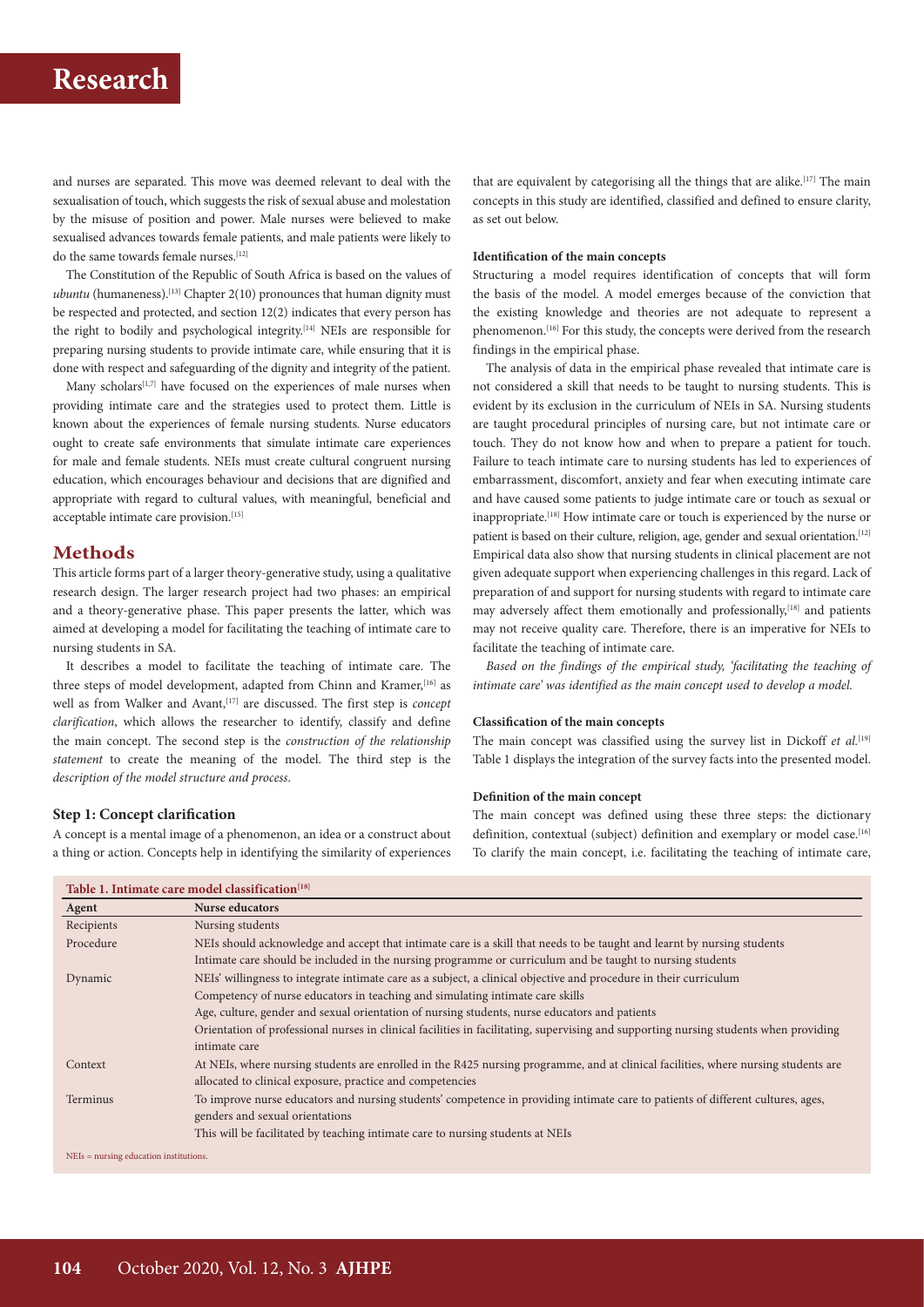## **Research**

each of the four core words that comprise the concept was defined separately, and their attributes were combined. After exploring the dictionary and contextual definition of each word, a list of essential and related attributes was identified.

The theoretical definition of the concepts in the model is defined in Table 2.

## **Step 2: Construction of relationship statements of the model**

Relationship statements structurally interrelate the concepts of the model. These statements declare a relationship between two or more concepts.<sup>[16]</sup>

Provision of intimate care requires a nursing student to touch a patient, and it also requires a patient to allow a nursing student, who is a stranger, to touch parts of his/her body that are considered intimate, private and sexual. This care takes place in a confined private space. Nursing students are often not well prepared to provide such care. Therefore, facilitating the teaching of intimate care allows nursing students to gain intimate care knowledge and skills. The central concept suggests that nurse educators need to prepare and support nursing students by facilitating the teaching of intimate care for nurses to provide such care competently, confidently and comfortably.

#### **Step 3: Description of the model**

The context, purpose and assumptions of the model are discussed.

#### **Context of the model**

SA is a diverse democratic country – students from different backgrounds are recruited to the nurse training programme. Nursing students are trained to provide care that is non-discriminatory and culturally sensitive,[28] and maintains the dignity and integrity of a patient. Intimate care and touch have a different meaning to different people, based on their sociocultural construction of the human body and touch. Nursing educators need to facilitate the process of teaching intimate care to nursing students to enable them to be aware of their own cultural and religious values regarding caring for a fragile body of a person who differs from them. Intimate care knowledge and skills must include cultural, religious and ethical teaching regarding the human body and nakedness, and humanistic simulation must be used as an effective intimate care teaching strategy. Simulation can enable and encourage nursing students to provide intimate care in a safe environment and expose them to the simulated reality of a human body during intimate care. Nurse educators also need to provide clinical support to nursing students when they render intimate care to patients in a clinical facility.

| Table 2. Theoretical definition of the concepts |                                                                                                                                                             |  |  |
|-------------------------------------------------|-------------------------------------------------------------------------------------------------------------------------------------------------------------|--|--|
| Concept                                         | Definition                                                                                                                                                  |  |  |
| Facilitating                                    | An interactive learning process, which is goal orientated and dynamic, and in which learners and educators                                                  |  |  |
|                                                 | work together in an atmosphere of genuine mutual respect <sup>[20]</sup> Facilitation takes place in the classroom, clinical                                |  |  |
|                                                 | laboratory and clinical facilities                                                                                                                          |  |  |
| Teaching                                        | A mental process that produces beneficial and purposeful student learning through the use of appropriate                                                    |  |  |
|                                                 | procedures[20]                                                                                                                                              |  |  |
|                                                 | Teaching in nursing education is a task-orientated process, which focuses on skills and knowledge                                                           |  |  |
|                                                 | It aims at producing a skilled, knowledgeable, useful and willing nurse <sup>[21]</sup>                                                                     |  |  |
| Intimate care                                   | Basic nursing care routines that involve procedures, such as provision or assistance with hygiene and urinary                                               |  |  |
|                                                 | and faecal elimination                                                                                                                                      |  |  |
|                                                 | Intimate care involves physical or psychological closeness between a nurse and a patient                                                                    |  |  |
|                                                 | The nurse comes into contact with a patient's body and the patient must allow a nurse to touch his or her body                                              |  |  |
|                                                 | This type of care is viewed as an invasion of personal or private space, because the body parts that are exposed                                            |  |  |
|                                                 | and touched are considered to be private, sexual or intimate <sup>[18]</sup>                                                                                |  |  |
|                                                 | Feelings of discomfort, embarrassment, fear and anxiety may be experienced by the nurse and patient[18]                                                     |  |  |
|                                                 | The nurse's touch may be misinterpreted as inappropriate or sexual                                                                                          |  |  |
| Competence                                      | This refers to the ability of a nurse to integrate cognitive, affective and psychomotor skills when delivering<br>nursing care <sup>[22]</sup>              |  |  |
|                                                 | Competency assists in professional and interpersonal decision-making for the practice role in the context of<br>the nursing profession <sup>[23]</sup>      |  |  |
|                                                 | It also includes having insight and awareness of one's expertise and limitations <sup>[24]</sup>                                                            |  |  |
| Confidence                                      | This is a human quality demonstrated through an efficient act, appearance and performance, resulting in a<br>positive outcome                               |  |  |
|                                                 | The process and outcome of the action are evaluated, subjectively and objectively, by the person and by others<br>who observe the behaviour <sup>[25]</sup> |  |  |
| Comfort                                         | Kolcaba <sup>[26]</sup> defines comfort in nursing as the satisfaction of basic human needs for relief, ease or transcendence                               |  |  |
|                                                 | arising from a healthcare situation that is stressful                                                                                                       |  |  |
|                                                 | It means being in a state of physical or mental comfort, content and undisturbed                                                                            |  |  |
|                                                 | It also means being easy to associate with and deal with people                                                                                             |  |  |
| Therapeutic nurse-patient relationship          | This is a planned, time-limited and goal-directed connection between a nurse and a patient                                                                  |  |  |
|                                                 | It protects the patient's dignity, autonomy and privacy, allowing for the development of trust and respect <sup>[27]</sup>                                  |  |  |
|                                                 | In this model, a therapeutic nurse-patient intimate relationship will mean a mutual intimate relationship                                                   |  |  |
|                                                 | established by a nurse and a patient, based on trust, respect and dignity                                                                                   |  |  |
|                                                 |                                                                                                                                                             |  |  |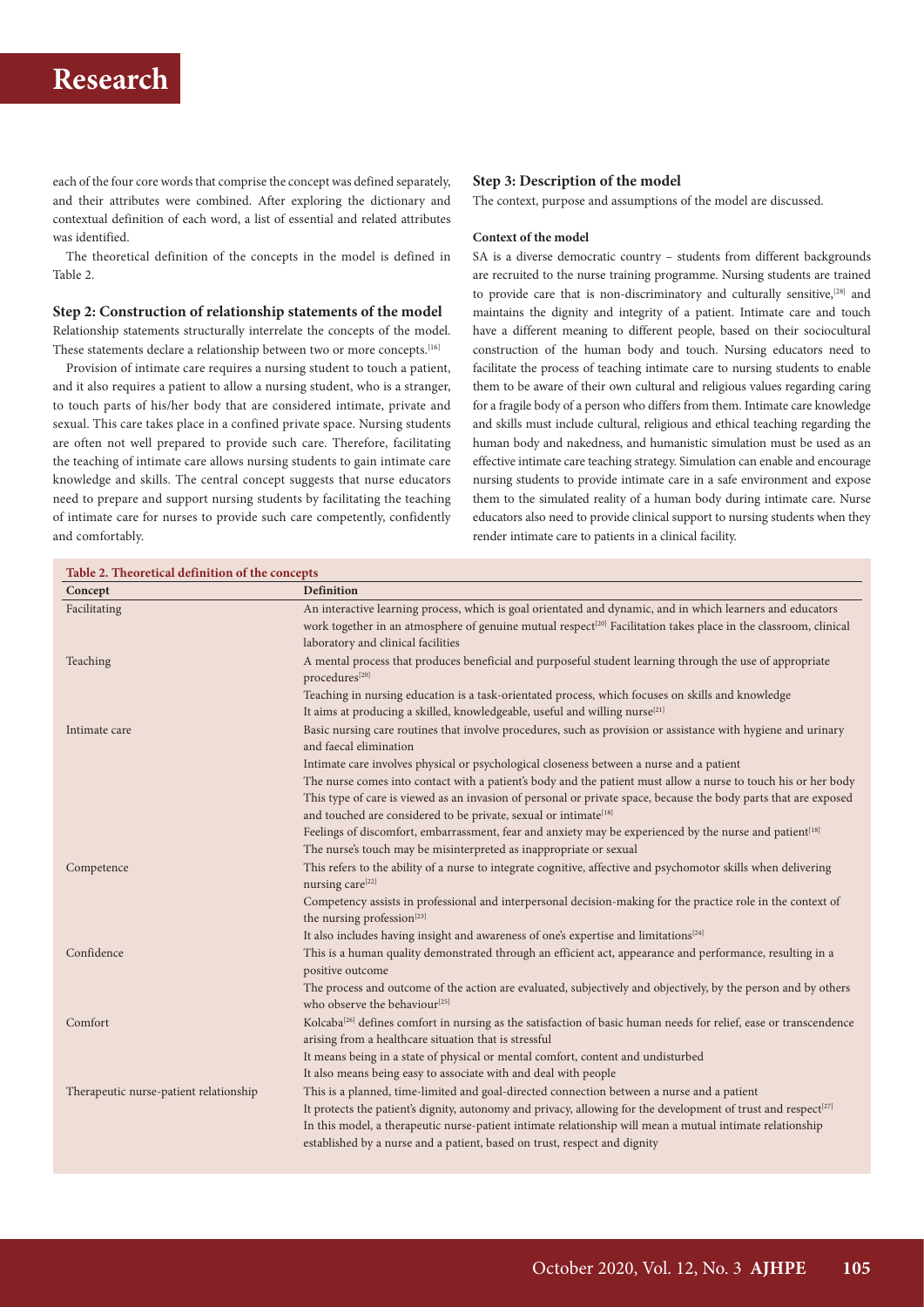## **Purpose of the model**

Use of this model is specific to nursing education and clinical practice. It seeks to facilitate the teaching of intimate care to nursing students in SA, thereby ensuring that the following objectives are achieved:

- The facilitation of teaching of intimate care at NEIs and ensuring that teaching of intimate care is facilitated by using simulation as an effective teaching method for intimate care provision.
- The adoption of the proposed model for intimate care instruction as a framework for nurse educators when teaching intimate care knowledge and skills to nursing students. The latter will be more empowered to provide intimate care competently, comfortably and confidently, regardless of gender, age, religion, culture and sexual orientation.
- The model provides practical guidelines to prepare nurse educators for their role as facilitators of intimate care.

#### **Assumptions of the model**

The assumptions are the basic givens or accepted truths that are fundamental to theoretical reasoning. They are structural components of a theory that is taken for granted or thought to be true without systematically generated empirical evidence. They are assumed to be true within the model, because they are reasonable.<sup>[16]</sup> The assumptions of this model are:

- Nurse-patient interaction occurs during the provision of basic nursing care to diverse patients. Most basic nursing care procedures are intimate, as they require physical closeness and touching of a patient.
- Nursing students are not well prepared or trained to provide intimate care to diverse patients competently, comfortably and confidently. During the implementation of intimate care, the patient's private space is invaded, either physically or psychologically. This care can awaken feelings of embarrassment, anxiety, fear and discomfort for nursing students and patients alike. Patients can sometimes misinterpret the nursing students' touch as sexual or inappropriate. NEIs and clinical facilities do not provide sufficient support to nursing students when they are faced with intimate care conflicts.

The structure and process are described below.

The model for facilitating the teaching of intimate care is the researchers' recommended framework for improving the provision of intimate care to diverse patients competently, confidently and comfortably. The model advocates for the facilitated teaching of intimate care to nursing students. They will be more empowered with intimate care knowledge and skills, and will be supported when experiencing difficulties in the execution or provision of intimate care.

The structural presentation of this model is displayed in Fig. 1. The model consists of four

steps, i.e. step 1: intimate care conflict; step 2: intimate care facilitation; step 3: intimate care support; and step 4: therapeutic nurse-patient intimate relationship. These steps are discussed below.

### **Step 1: Intimate care conflict**

Intimate care conflict is based on the diversity of nursing students and patients receiving nursing care. The participants in intimate care



*Fig. 1. Model for facilitating the teaching of intimate care.<sup>[18]</sup> (IC = intimate care; NEI = nursing education institution.)*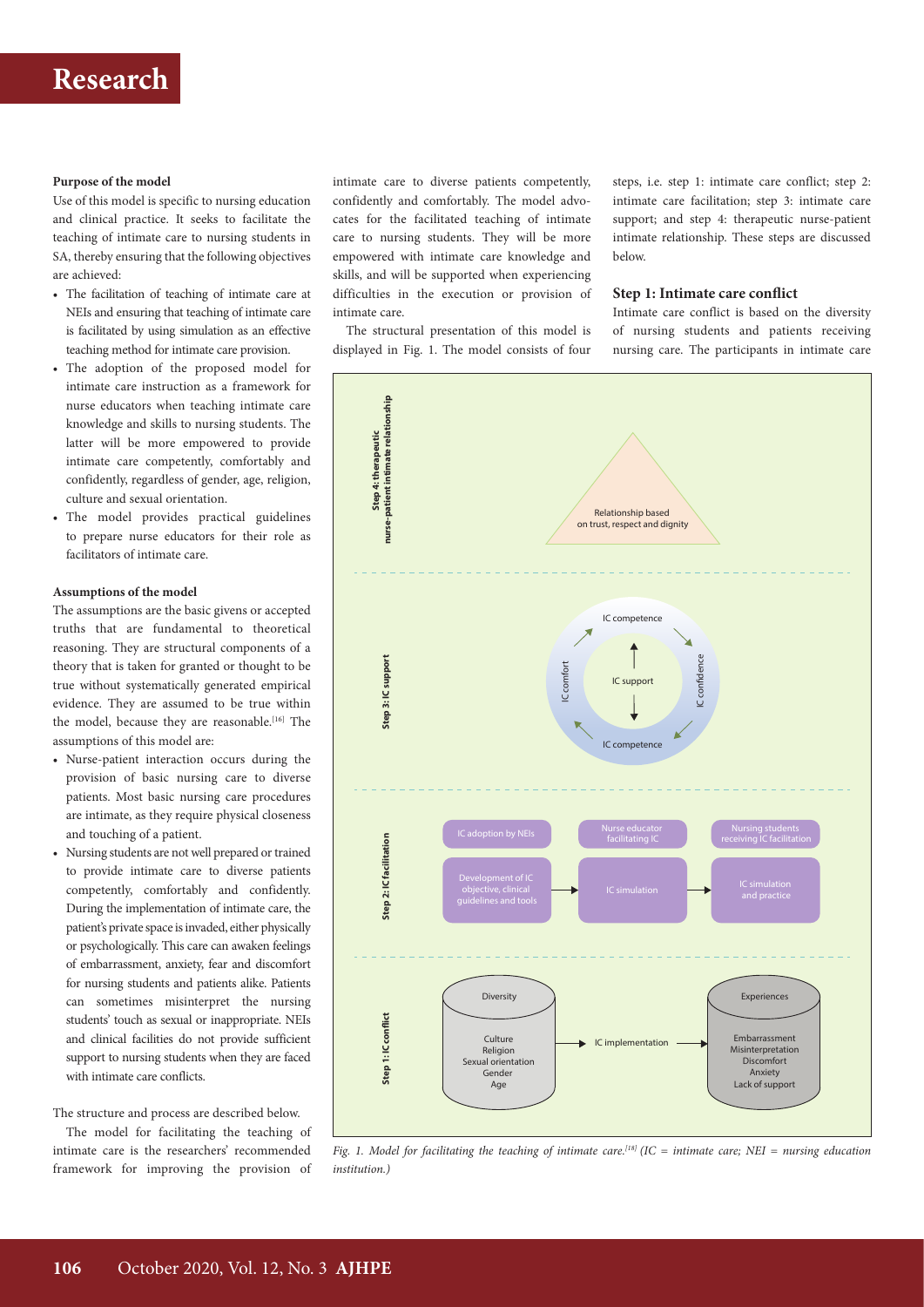implementation are from diverse cultural and religious backgrounds, with different gender, age and sexual orientations. Nursing students bring with them sociocultural values and beliefs about touch and intimacy. For many, such practices occur within the safety of family and intimate relationships.<sup>[29]</sup> The nursing students' background influences the beliefs and behaviours in caring for diverse patients.[30] The intimate care conflict is assumed to be based on nursing students often not being well prepared to provide intimate care to diverse patients.<sup>[14]</sup> When providing intimate care, many nursing students experience embarrassment and discomfort. There is also the possibility that intimate care could be misinterpreted as inappropriate or sexual by the patient. These experiences have led to intimate care conflict between nursing students and patients.<sup>[18]</sup> During the execution of intimate care, nursing students may transgress their internalised social and cultural taboos. This contradiction may leave them feeling confused and vulnerable.<sup>[29]</sup> Lack of intimate care knowledge, skills and support from NEIs and clinical facilities may lead to intimate care conflict.

## **Step 2: Intimate care facilitation**

- **• NEIs adopting the intimate care concept:** NEIs should acknowledge and adopt intimate care as a knowledge and skill that needs to be taught to nursing students. Intimate care should be included in the nursing curriculum – in theory and practice. Intimate care objectives/outcomes, procedural steps/ strategies and assessment tools should be developed and included in the nursing students' clinical procedure manual and clinical outcomes.
- **• Nurse educators facilitating the teaching of intimate care:** in the study by O'Lynn and Kraustcheid,<sup>[8]</sup> they show that intimate care instruction empowered male nursing students to feel more comfortable and maintain dignity, comfort and respect regarding the patient. Simulation is a strategy that can be used to facilitate the teaching of intimate care. Crossan and Mathew[7] indicate that a humanistic form of simulation is needed to facilitate intimate care teaching. Mainey *et al.*[14] used Mask-Ed simulation to facilitate intimate care education. This simulation approach is considered a humanistic form of simulation, as the educator becomes immersed in the teaching session by wearing a silicone mask and body parts, and is thus able to engage with students through the character of a patient. The students experienced both the physical and emotional aspects of providing safe intimate care, they developed confidence and felt more comfortable about providing such care.<sup>[4,14]</sup>
- **• Nurse educators delivering intimate care knowledge, skills and guid ance to nursing students:** nurse educators need to be intimate care competent, comfortable and confident. Nurse educators are trained in humanistic simulation of intimate care, such as using Mask-Ed simulation. The discussion of sociocultural and ethical issues related to intimate care and touch needs to be included. The training will assist them in dealing with their personal issues and experiences of intimate care.
- **• Nursing students receiving facilitated teaching in intimate care:** nursing students are the recipients of intimate care knowledge, skills and guidance. They can discuss their diverse sociocultural, religious or other convictions in a safe environment. They participate in a humanistic simulation activity, where they experience the reality of intimate care. This simulation allows them to discover that the patient is at the centre of intimate care and is treated with respect and dignity.

#### **Step 3: Intimate care support**

Currently, when nursing students interact with strangers and their bodies during the execution of intimate care, they are often given very little or no support in this regard during their educational preparation.[7] The third step assumes that the second step was implemented, i.e. that nursing students have received intimate care teaching, which was facilitated through discussion and humanistic simulation. They demonstrate that they have acquired the knowledge and skills required for the provision of intimate care and can be trusted to provide such care. Nursing students are now more competent, comfortable and confident in providing intimate care to patients of different genders, ages, cultures, religions and sexual orientation.

## **Step 4: Therapeutic nurse-patient intimate relationships**

Mainey *et al.*<sup>[14]</sup> define intimate care as the nurse-patient interaction, where the nurse enters the person's private zone, providing task-orientated care. The fourth step is based on the assumption that, if nursing students are knowledgeable, skilled and supported in the provision of intimate care, they will be better able to establish therapeutic nurse-patient intimate care relationships. Intimate care conflicts are reduced, and nursing students can negotiate and establish an intimate therapeutic relationship based on trust, respect and dignity. Moreover, patients are more likely to accept the provision of intimate care, without misinterpreting it as inappropriate or sexual. Both nurse and patient enter a trustful, respectful and dignified relationship.

## **Ethical approval**

The paper forms part of a larger theory generative qualitative study approved by UNISA's Health Studies Research Ethics Committee (ref. no. HSHDC/496/2015).

## **Study limitations**

This paper presents the steps used to develop a model for facilitating the teaching of intimate care. The model has not yet been implemented or operationalised at NEIs in SA. The researchers have presented the model to various stakeholders in NEIs in the public and private sectors. They are in the process of implementing and evaluating the model for clarity, consistency, simplicity, generality and accessibility.

### **Conclusion and recommendations**

This article comprises a comprehensive description of a model for facilitating the teaching of intimate care, using the three steps of model development as supported by Chinn and Kramer<sup>[16]</sup> and Dickoff *et al*.<sup>[19]</sup> A graphic representation of the model enhanced the structural clarity of the concepts within the model. The purpose of developing this model was to empower nursing students with intimate care knowledge and skills.

The model must be operationalised in nursing education, practice and research. Further research studies should be conducted to evaluate the effectiveness and feasibility of the model. It is envisaged that the developed model will empower nursing students to provide intimate care competently, comfortably and confidently. They will be able to establish nurse-patient intimate care relationships based on trust, respect and dignity. Research should also be done to understand the patients' experiences of intimate care.